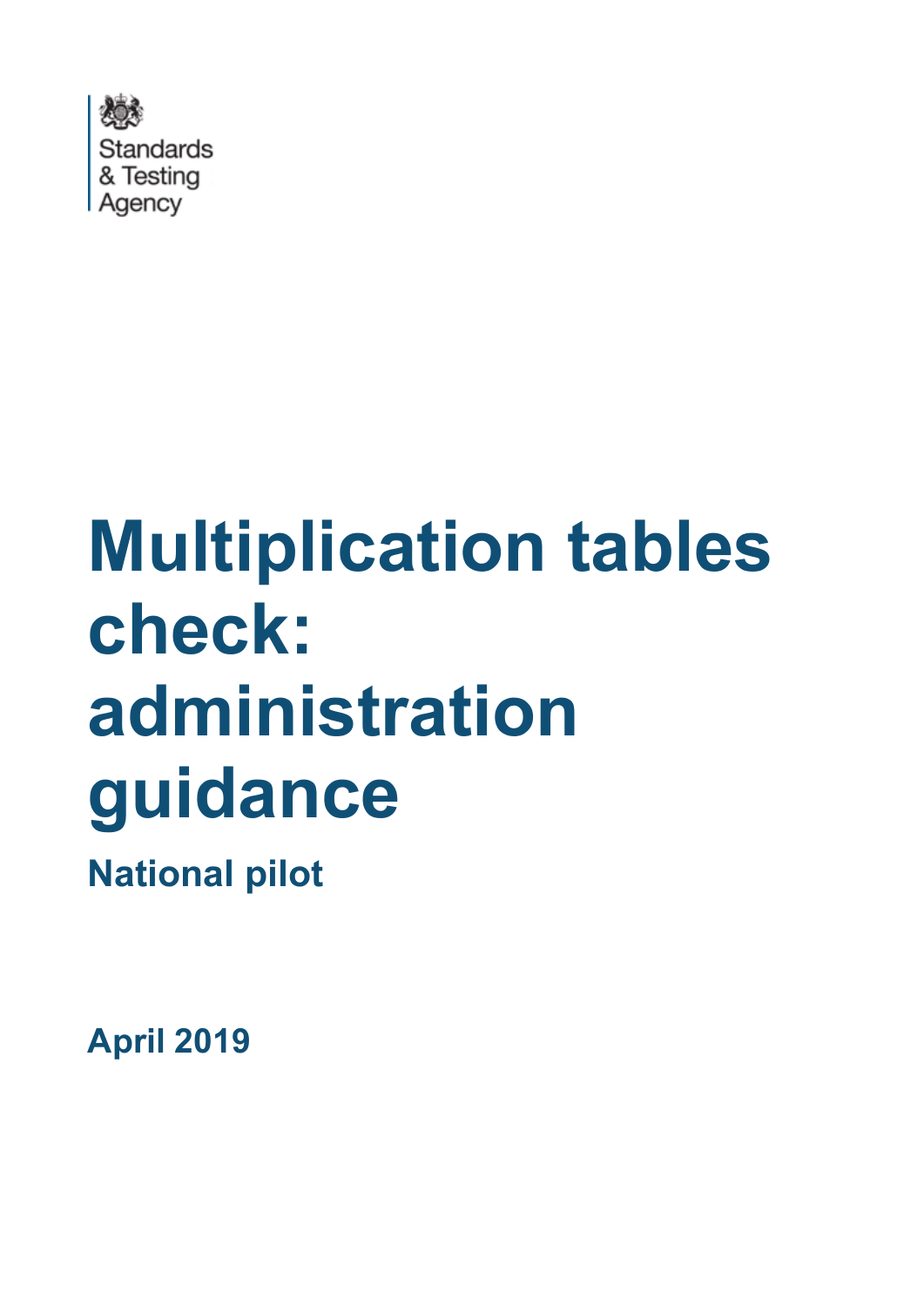# **Contents**

| 1. Introduction                                     | 3              |
|-----------------------------------------------------|----------------|
| 1.1 Background                                      | 3              |
| 1.2 Overview of the MTC pilot                       | 3              |
| 1.3 Summary of actions for schools                  | 4              |
| 1.4 Help and support                                | 4              |
| 1.5 Expiry date                                     | 4              |
| 2. Preparing for the check                          | 5              |
| 2.1 Preparing rooms                                 | 5              |
| 2.2 Equipment required                              | 5              |
| 2.3 Requirements for check administrators           | 6              |
| 2.4 Registering pupils for the pilot                | 6              |
| 2.5 Pupils who should not take the check            | 6              |
| 2.6 Generating PINs                                 | 7              |
| 2.7 Access arrangements                             | $\overline{7}$ |
| 2.8 'Try it out' area                               | 9              |
| 3. Administering the MTC                            | 10             |
| 3.1 Instructions to pupils                          | 10             |
| 3.2 Problems or queries during check administration | 11             |
| 3.3 Restarts                                        | 11             |
| 4. After the check                                  | 12             |
| 4.1 Pupil Register                                  | 12             |
| 4.2 Headteacher's declaration form                  | 12             |
| 4.3 Results                                         | 12             |
| 4.4 Feedback                                        | 12             |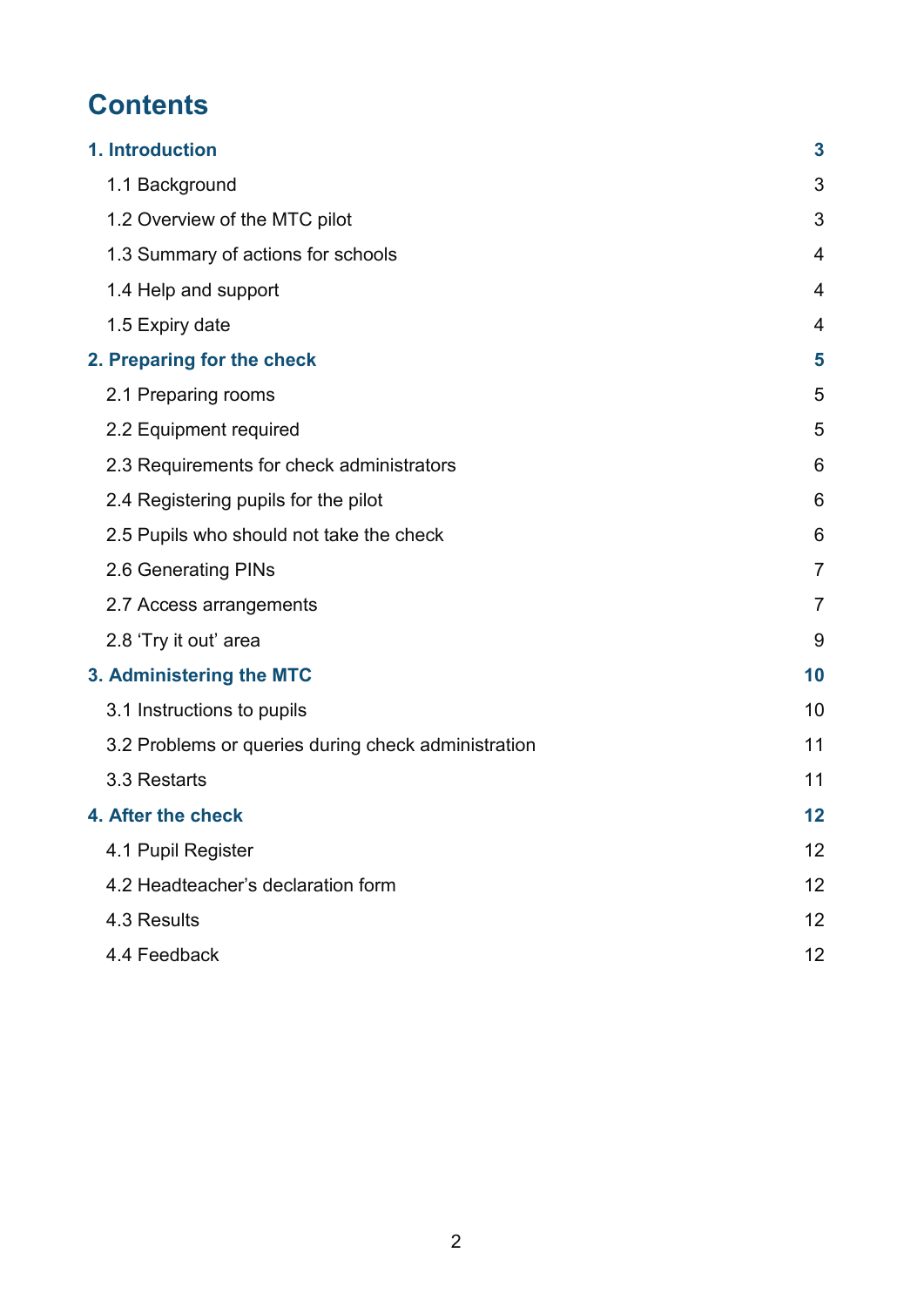# <span id="page-2-0"></span>**1. Introduction**

This document provides guidance for schools administering the multiplication tables check (MTC) during the voluntary pilot from Monday 10 June to Friday 28 June 2019. It includes information to help administrators:

- understand the requirements of the pilot
- understand the role of the check administrator
- plan for check administration
- access the MTC system
- administer the check
- provide feedback on the MTC system and administration process

Supplementary guidance about using the MTC system, which includes step-by-step instructions and screenshots, is also available.

## <span id="page-2-1"></span>**1.1 Background**

In January 2016, the government announced its intention to introduce the MTC during key stage 2. The check is intended to help teachers identify pupils who have not yet mastered this important mathematical skill so schools can give them additional support.

The  $2017$  $2017$  $2017$  [primary assessment consultation](http://www.gov.uk/government/consultations/primary-assessment-in-england)<sup>1</sup> invited views on how and when the check should be administered. Regarding timing, the option preferred by respondents to the consultation was that pupils should take the check at the end of year 4, in line with the requirements set out in the national curriculum. They were also clear that it should not be burdensome for schools, both in terms of the time taken to administer the check and the requirements for reporting data. Following the consultation exercise, and having listened to this feedback, it was confirmed in September 2017 that the check would be administered to pupils at the end of year 4, and be designed so as to place minimal additional burdens on school staff and pupils.

The MTC will become statutory for schools to administer in the 2019/20 academic year.

## <span id="page-2-2"></span>**1.2 Overview of the MTC pilot**

 $\overline{a}$ 

Schools will administer an on-screen check to assess whether pupils are able to fluently recall their multiplication tables up to 12, through a set of timed questions. Pupils will answer 3 practice questions before the check begins.

The check consists of 25 questions. Pupils will have 6 seconds to answer each question,

<span id="page-2-3"></span><sup>1</sup> www.gov.uk/government/consultations/primary-assessment-in-england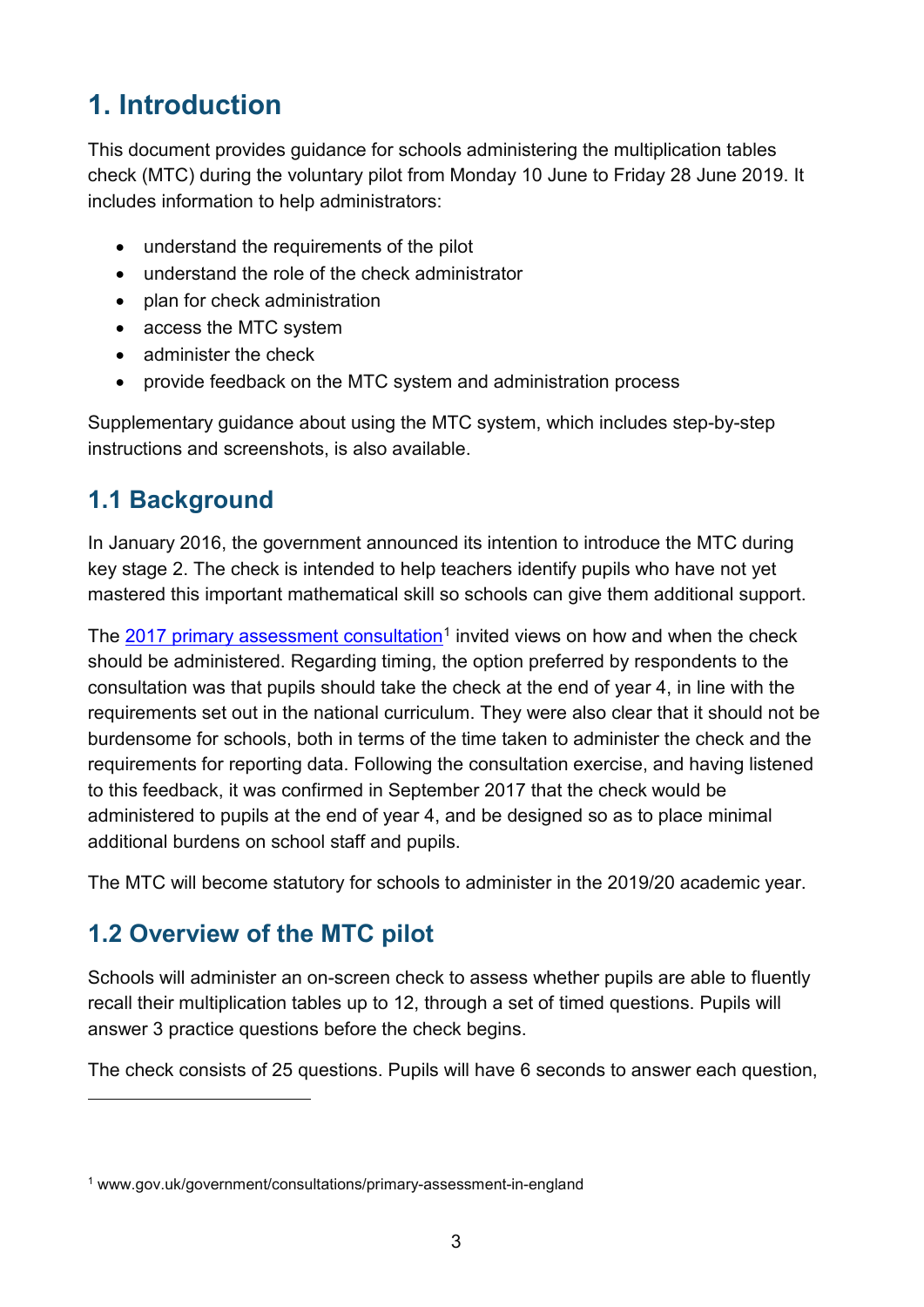with a 3-second pause between questions. The [assessment framework](https://www.gov.uk/government/publications/multiplication-tables-check-assessment-framework)<sup>[2](#page-3-3)</sup> gives more detail about the purpose, format, content and cognitive demand of the MTC.

Pupils can access a 'try it out' area from Monday 1 April to familiarise themselves with the check format, and any access arrangements, before the check period.

The purpose of the pilot is:

- to allow schools to familiarise themselves with the check before it becomes a statutory assessment in 2020
- for the Standards and Testing Agency (STA) to test the digital service with schools on a national scale
- to gather feedback from school staff and pupils about how the check administration process and guidance can be improved

## <span id="page-3-0"></span>**1.3 Summary of actions for schools**

As part of the pilot in June 2019, you should:

- register pupils to take the check
- allow pupils to access the 'try it out' area to familiarise themselves with the check format
- ensure that access arrangements are provided for any pupils who require them
- generate a school password and pupil identification numbers (PINs) on the days you are administering the check
- administer the check to pupils
- complete the headteacher's declaration form (HDF) to confirm you have administered the check according to this guidance
- view your pupils' results after submitting the HDF
- provide feedback to the MTC development team

## <span id="page-3-1"></span>**1.4 Help and support**

For queries regarding the MTC, contact the national curriculum assessments helpline on 0300 303 3013 or email [assessments@education.gov.uk.](mailto:assessments@education.gov.uk)

## <span id="page-3-2"></span>**1.5 Expiry date**

-

This guidance will be reviewed and updated before the national rollout of the MTC as a statutory assessment in 2020.

<span id="page-3-3"></span><sup>2</sup> www.gov.uk/government/publications/multiplication-tables-check-assessment-framework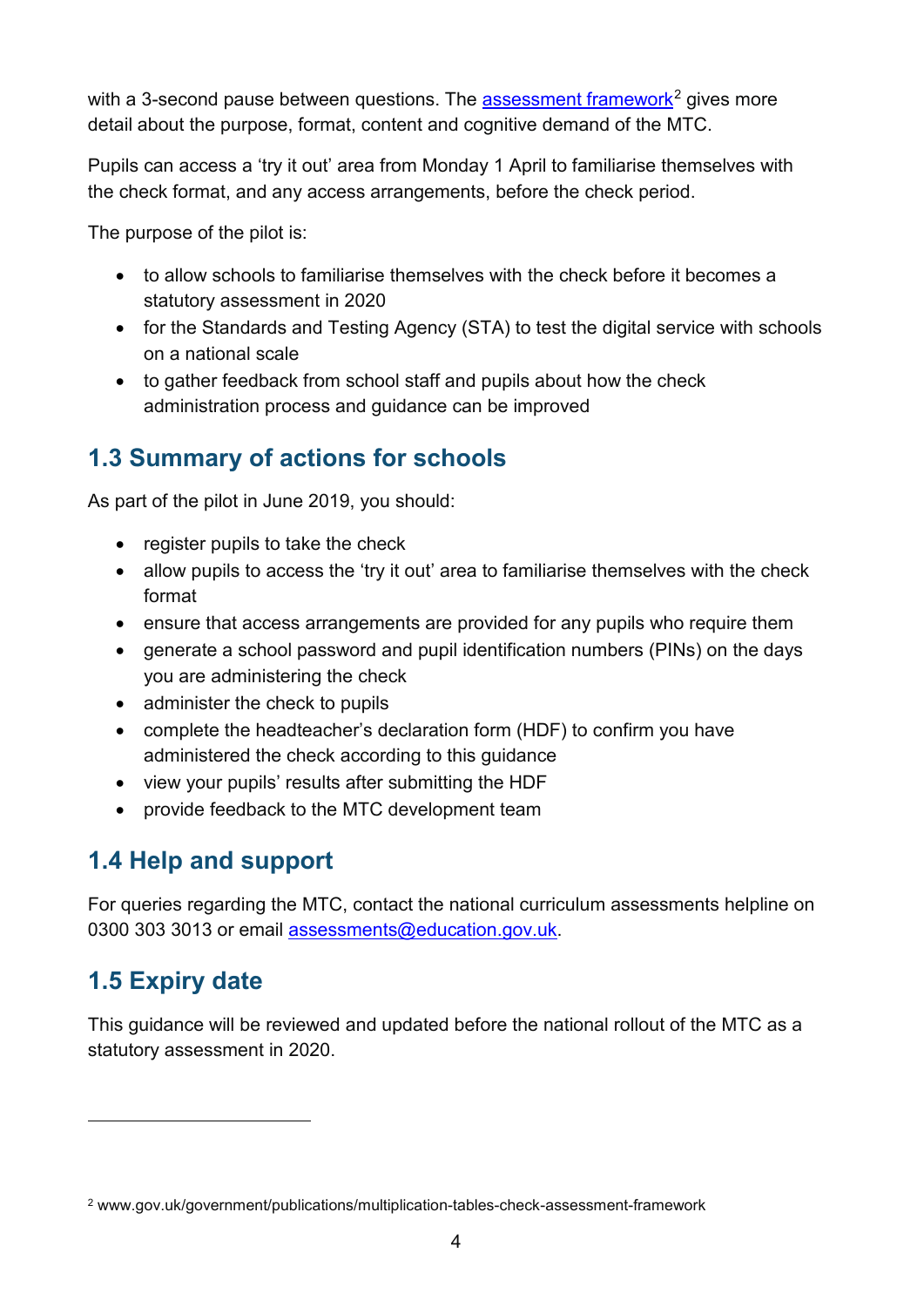# <span id="page-4-0"></span>**2. Preparing for the check**

## <span id="page-4-1"></span>**2.1 Preparing rooms**

Schools should administer the check in a room that is quiet and provides a comfortable, well-lit space. When planning your timetable for pupils to take the check, you should consider how many pupils you will administer the check to at the same time. You may consider administering the check to individuals, small groups or a whole class, depending on the number of digital devices<sup>[3](#page-4-3)</sup> and check administrators you have available. Unlike paper-based national curriculum assessments, pupils who have taken the check do not need to be kept separate from pupils who have not yet taken it.

To prepare rooms for the check, you should:

- remove or cover any displays or teaching materials that could provide pupils with an unfair advantage
- ensure seating arrangements will allow all pupils to work quietly and independently
- make sure pupils will not be distracted by other pupils or their digital devices
- ensure the digital devices that the pupils will use are switched on, charged and in good working order before pupils are admitted to the room

During the pilot, your pupils will access the check through a web browser, and sign in using a school password and PIN. They will need the  $MTC$  web address<sup>[4](#page-4-4)</sup> to access the check. It is helpful for schools to ensure the sign-in page is loaded on devices before pupils enter the room.

## <span id="page-4-2"></span>**2.2 Equipment required**

Schools can use any of the following digital devices to access the check:

- PC
- Mac
- laptop
- tablet

-

Annex A of the MTC system guidance contains an IT checklist and list of compatible browsers.

<span id="page-4-3"></span><sup>&</sup>lt;sup>3</sup> For the purpose of this document, the term 'digital devices' refers to the IT equipment that pupils will use to take the check (see section 2.2).

<span id="page-4-4"></span><sup>4</sup> https://multiplication-tables-check-trial.service.gov.uk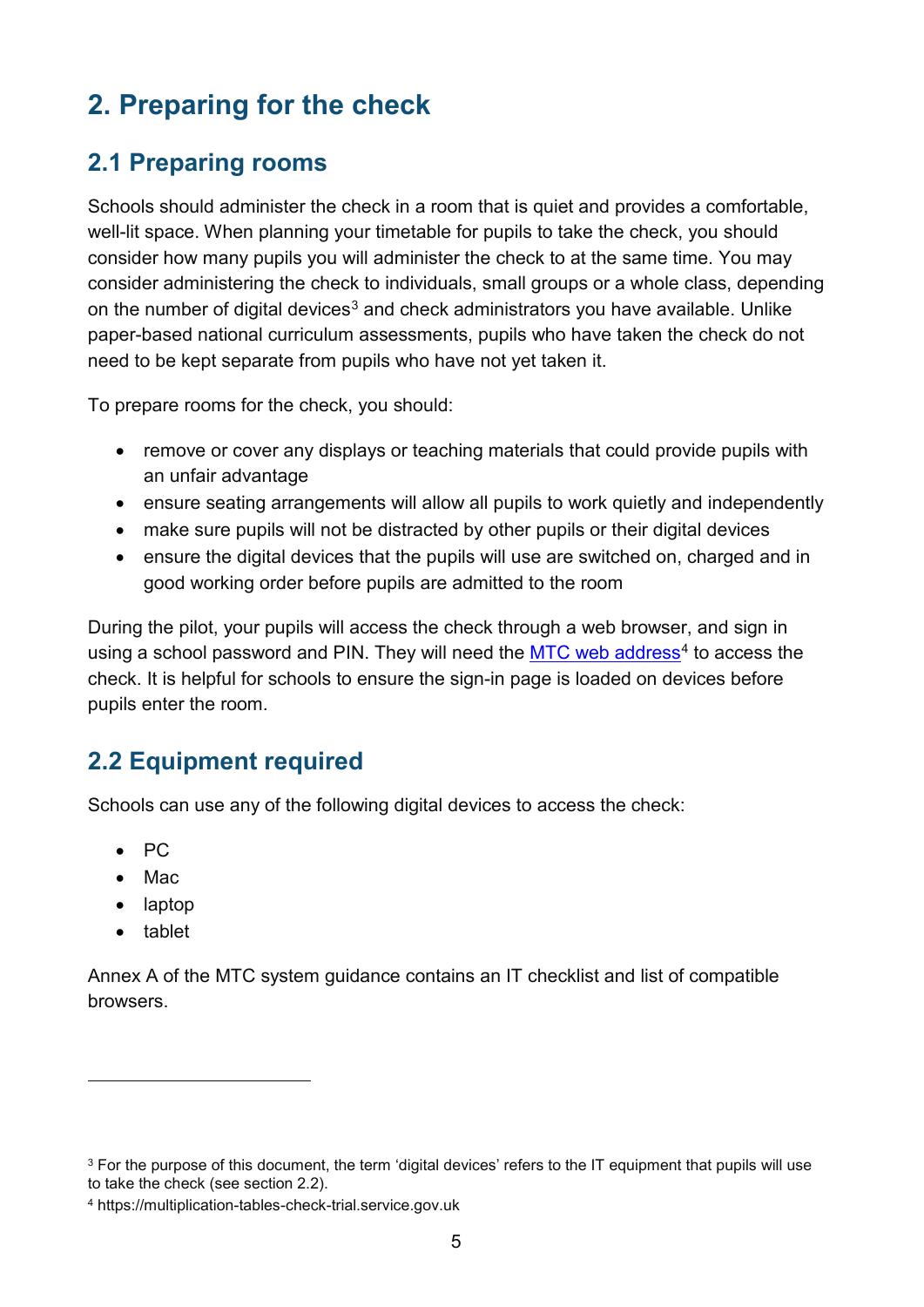## <span id="page-5-0"></span>**2.3 Requirements for check administrators**

The check should be administered by a member of school staff, such as a teacher or teaching assistant, who is:

- familiar with this guidance
- familiar with the digital devices being used
- known to the pupils
- able to provide feedback on the process

## <span id="page-5-1"></span>**2.4 Registering pupils for the pilot**

In this pilot, schools should administer the check to all pupils in year 4 unless the headteacher decides it would not be appropriate for a pupil to take the check (see section 2.5). After the check, schools will see how their pupils performed, but this data will not be published by the STA.

You will need to sign in to [NCA tools](https://ncatools.education.gov.uk/)<sup>[5](#page-5-3)</sup> to access your school's MTC homepage and register your pupils. The website will automatically log users out after 5 minutes of inactivity.

## <span id="page-5-2"></span>**2.5 Pupils who should not take the check**

Headteachers may decide it is not appropriate for a pupil to take the check. The headteacher's decision regarding participation is final. If the headteacher decides a pupil should not take the check, they should mark the pupil as 'not taking the check' on the MTC system.

Pupils should not take the check if any of the following apply:

- they are absent during the entire check period
- they are unable to access the check, even when using the range of access arrangements
- they are considered unable to answer the easiest questions or are working below the national curriculum expectation for [year 2 in multiplication tables](https://www.gov.uk/government/publications/national-curriculum-in-england-mathematics-programmes-of-study)<sup>[6](#page-5-4)</sup>
- they have just arrived in school during the check window, with English as an additional language (EAL), and there is not enough time to establish the standard at which they are working

 $\overline{a}$ 

<span id="page-5-3"></span><sup>5</sup> https://ncatools.education.gov.uk

<span id="page-5-4"></span><sup>6</sup> www.gov.uk/government/publications/national-curriculum-in-england-mathematics-programmes-of-study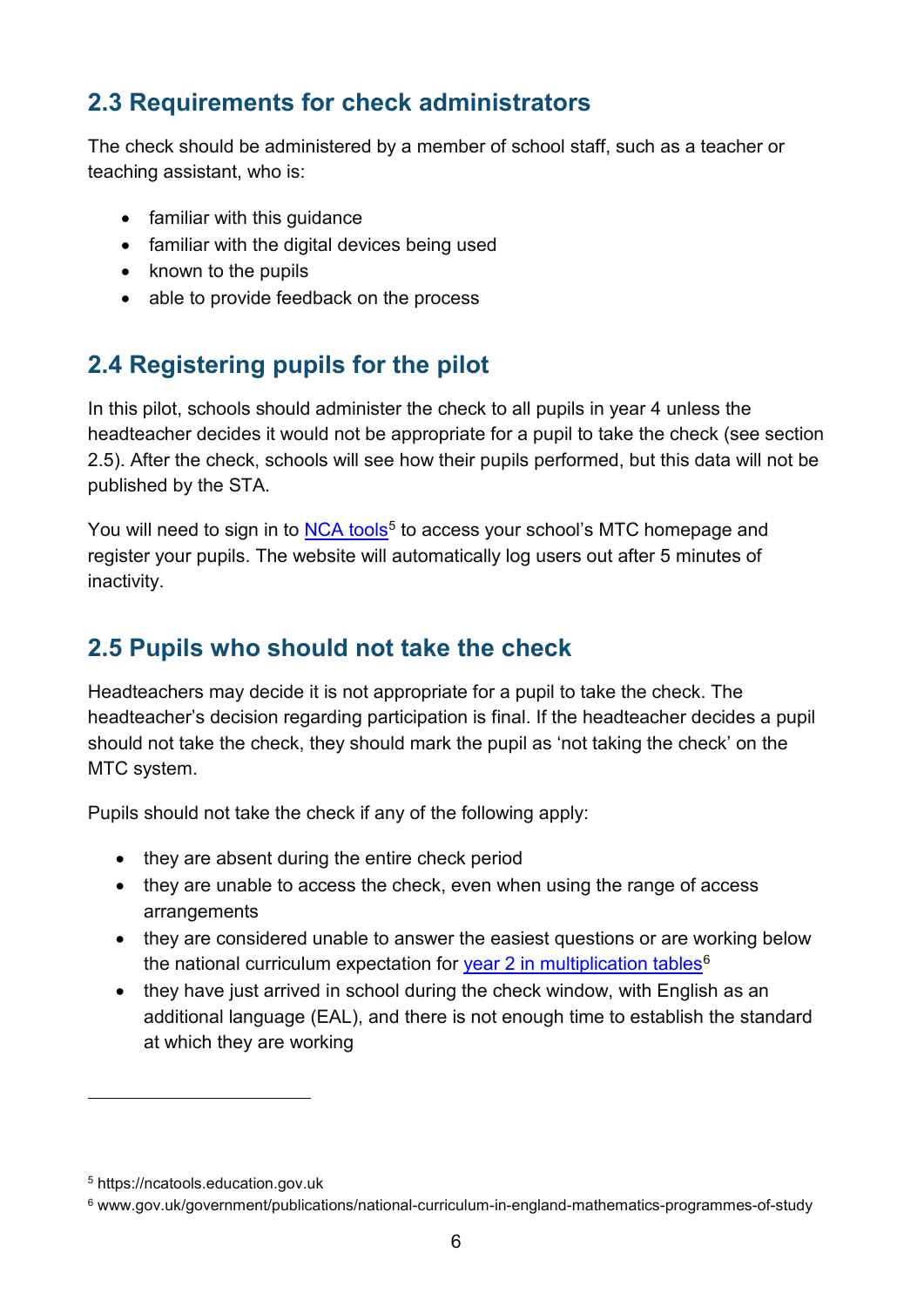## <span id="page-6-0"></span>**2.6 Generating PINs**

Pupils must sign in to the MTC system by entering the school password along with their PIN. This is to ensure each pupil only takes the check using the PIN assigned to them. School passwords and PINs have been designed to enable most year 4 pupils to sign in by themselves, but a check administrator should supervise the process.

Your school's password will change each day. Pupils will need the school password along with their own PIN to sign in and take the check. PINs will become invalid at 4pm on the day they were generated.

## <span id="page-6-1"></span>**2.7 Access arrangements**

Access arrangements may be appropriate for pupils:

- with an Education, Health and Care plan
- for whom provision is being made in school using the SEN support system, or whose learning difficulty or disability significantly affects their ability to access the check
- who have behavioural, emotional or social difficulties
- with EAL and who have limited fluency in English

Schools do not need to request permission from STA to use any access arrangements for the MTC. However, the support given must never advantage or disadvantage individual pupils, and should be based on usual classroom practice.

Pupils cannot be given additional time to complete the MTC. The purpose of the check is to determine whether pupils can recall their times tables fluently. Additional time would remove the fluent-recall element of the check.

#### **Colour contrast**

If colour contrast is enabled for a pupil, the pupil will be able to change the font and background colours if they would prefer not to work with black text on a white background. Pupils can choose from the following combinations:

- yellow on black
- black on blue
- black on peach
- blue on cream

#### **Font size**

If font size is enabled for a pupil, they will be able to increase or decrease the size of the text and number pad on the screen.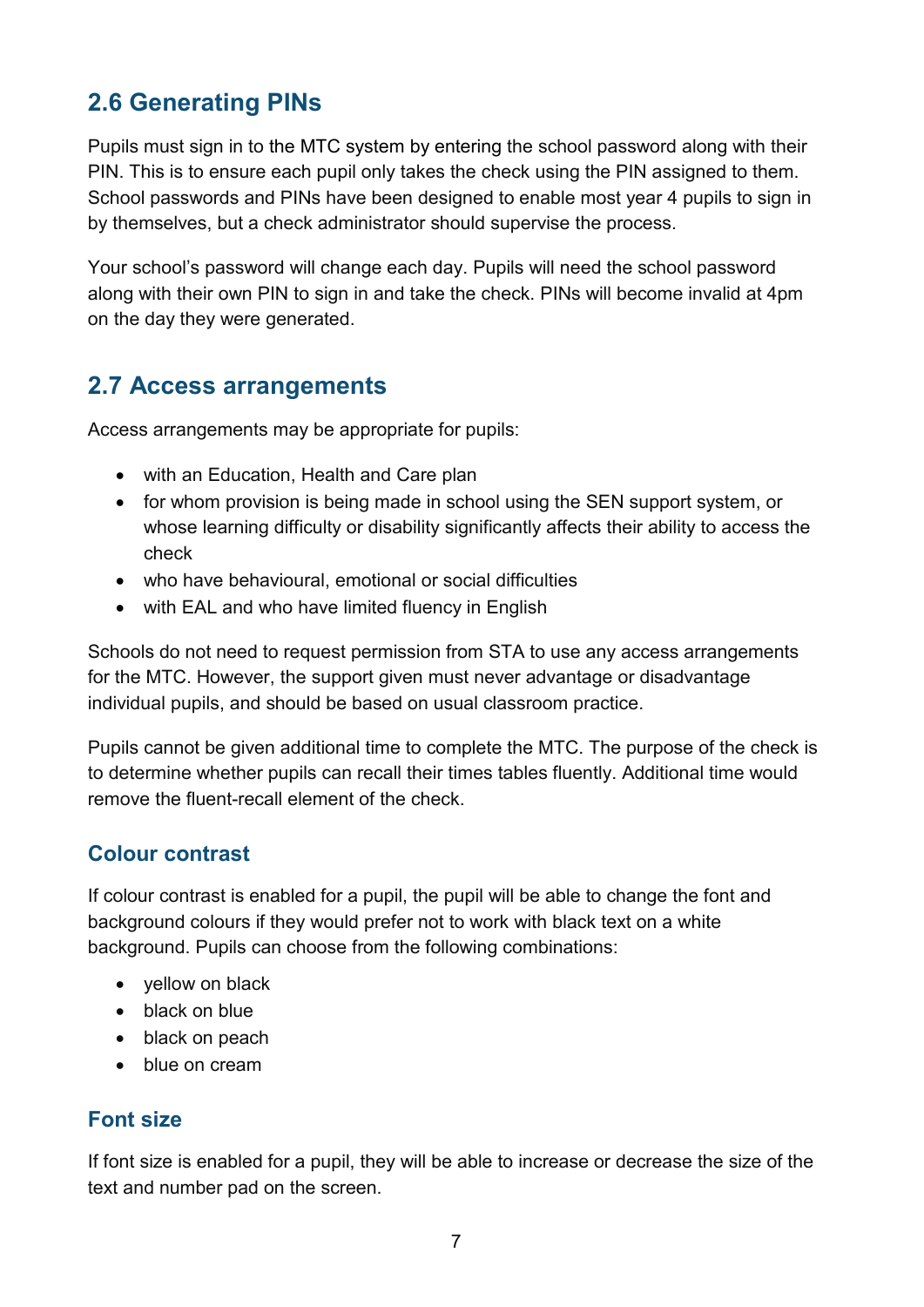#### **'Next' button between questions**

The standard version of the check includes a 3-second pause between questions. If this is not long enough for a specific pupil, or the pace of the check may disadvantage the pupil, a 'Next' button can be enabled. Instead of a 3-second pause between questions, the pupil can press the 'Next' button when they are ready to start a new question. The check administrator should be aware that the next question will not appear until the pupil presses the 'Next' button and may consider prompting them to press it, if needed. There is a 30-minute time limit to complete the check using this access arrangement.

#### **Remove on-screen number pad**

Enabling this feature will remove the on-screen number pad. This may be useful to support pupils who are distracted by the on-screen number pad, or do not plan to use it. Only the question and answer box will show on the screen. A keyboard will be required to enter the pupil's response.

#### **Input assistance**

An input assistant is someone who enters answers dictated by the pupil. An input assistant can be used when a pupil is:

- unable to enter their own answers
- able to input, but inputting causes physical discomfort
- able to input, but inputs very slowly
- able to input, but finds inputting very difficult

The input assistant must enter the answer dictated by the pupil accurately. They must not be another pupil or a relative, carer or guardian of the pupil.

#### **Question reader**

If the question reader is enabled, it will read aloud all text displayed on the screen, including the instructions, questions and the answer input after each key press. Pupils can also use 'Tab' and 'Shift + Tab' to navigate through the screens. Schools should administer the MTC to pupils who are using the question reader in a separate room, or provide headphones to the pupil to avoid the question reader distracting other pupils taking the check at the same time.

The MTC does not support third-party screen readers due to compatibility with the timed element of the check. We recommend using the Chrome or Safari web browsers with this feature. The question reader will not work with Internet Explorer or Edge due to technical limitations.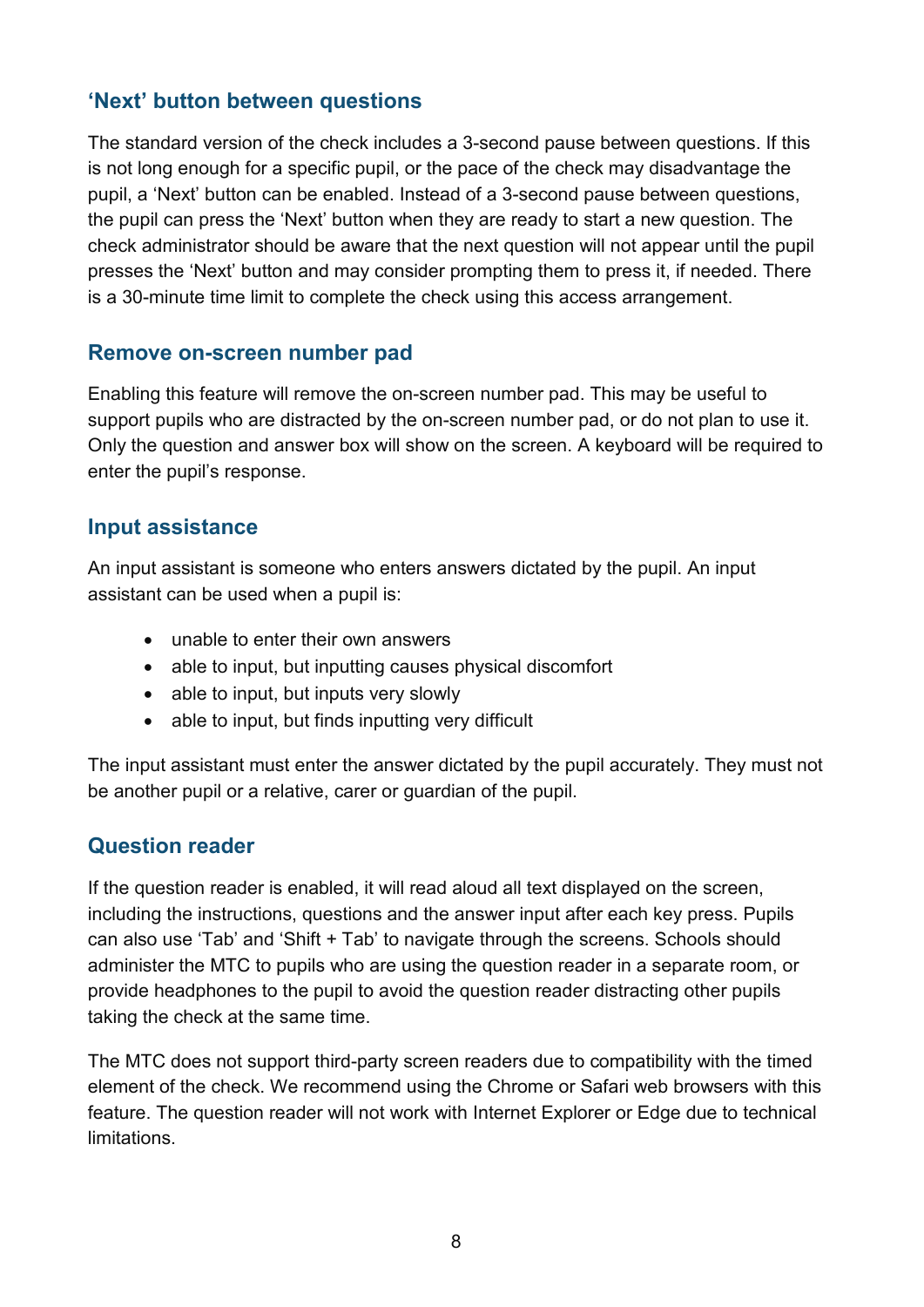#### **Audible time alert**

Pupils with a visual impairment may not be able to see the on-screen question timer. If the audible time alert is enabled for a pupil, a beep will sound 2 seconds before the end of each question, then a different beep to signal the end of each question.

### <span id="page-8-0"></span>**2.8 'Try it out' area**

Schools should use the 'try it out' area of the MTC website with pupils before administering the check.

The 'try it out' area opens on Monday 1 April. It contains 3 practice questions, followed by 25 questions. Pupils will not receive a result for any questions they complete in the 'try it out' area. In most cases, pupils will only need to access the 'try it out' area once.

Pupils will access the 'try it out' area from the  $MTC$  web address<sup>[7](#page-8-1)</sup> and must log in using their 'try it out' PIN and school password. PINs for the 'try it out' area can be used multiple times throughout the day. PINs will expire at 4pm each day, so schools will have to generate new PINs if pupils will use the 'try it out' area over more than one day.

-

<span id="page-8-1"></span><sup>7</sup> https://multiplication-tables-check-trial.service.gov.uk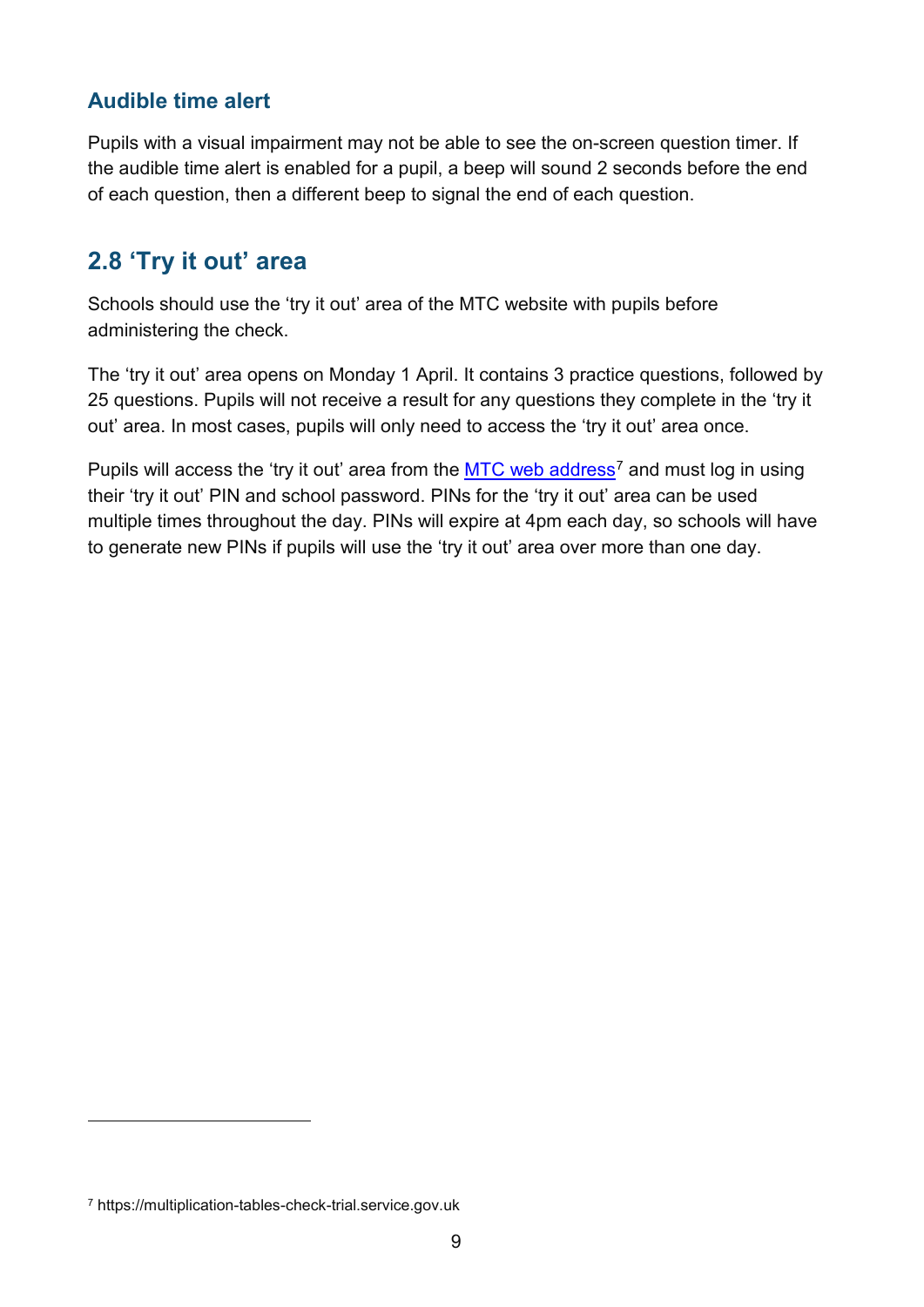# <span id="page-9-0"></span>**3. Administering the MTC**

This voluntary pilot will take place between Monday 10 June and Friday 28 June. Headteachers should decide their own schedule for administering the MTC. The check may be administered to individuals, small groups or a whole class. Schools can administer the check to their pupils on the same day, or over multiple days within the check window. A school password and PINs will need to be generated each day that pupils take the check. Pupils will need the  $MTC$  web address<sup>[8](#page-9-2)</sup> to access the check.

## <span id="page-9-1"></span>**3.1 Instructions to pupils**

You should introduce the MTC as consistently as possible, bearing in mind some pupils may require more explanation to understand the instructions.

The following text provides an example of how you could introduce the check:

"In this activity, you are going to be asked 25 times tables questions.

First, there are 3 practice questions. Have a go at these to get used to the system.

You can use these to practise putting in your answers."

(For pupils using a PC or laptop with a touchscreen) "You can use the number pad on your keyboard, the numbers on screen using the mouse, or the numbers on screen using a touchscreen."

(For pupils using a tablet) "Put in your answer using the numbers on the touchscreen."

"When the questions start, you will have 6 seconds to answer each question. The system will automatically accept your answer after 6 seconds.

You do not need to press the 'Enter' button if you do not want to, but you can bring up the next question sooner by pressing or selecting 'Enter' to save your answer.

There will be a 3-second pause between each question.

You cannot pause or stop the check once you have started.

When you have finished the check, you can give feedback about the system if you want to.

Does anybody have any questions before we begin?

You can now enter your details to sign in."

-

<span id="page-9-2"></span><sup>8</sup> https://multiplication-tables-check-trial.service.gov.uk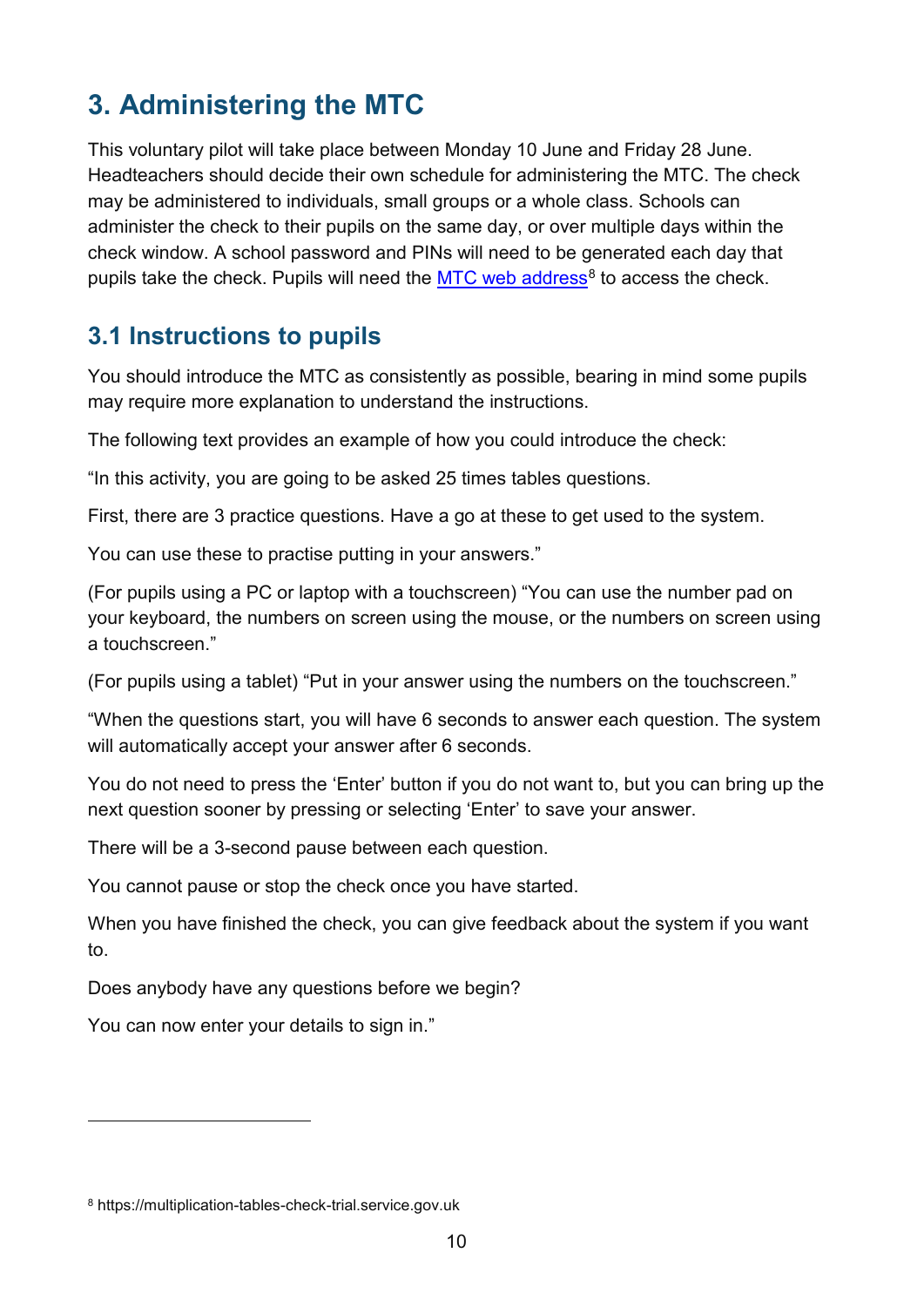## <span id="page-10-0"></span>**3.2 Problems or queries during check administration**

#### **Answering pupils' questions**

There is no option for a pupil to pause or stop the check once it has started unless the 'Next question' access arrangement has been enabled in advance.

Check administrators should be careful not to say, or do, anything that might give a pupil an advantage. If a pupil asks you how to answer a particular question, explain that you will discuss it with them after the check has finished and tell them to continue.

#### **IT issues**

If you have IT issues during the check, speak to your local IT support in the first instance. If you need additional advice, contact the national curriculum assessments helpline on 0300 303 3013 or [assessments@education.gov.uk.](mailto:assessments@education.gov.uk)

## <span id="page-10-1"></span>**3.3 Restarts**

If a pupil was interrupted during the check, you can allow them to restart it. The pupil will see a different set of questions from their previous attempt. Only the outcome of their final completed attempt will be reported, regardless of which score was higher.

Schools must not allow a pupil to restart the check simply to 'have another go', unless they suffered a significant disruption described below. Pupils can only restart the check twice (allowing them a maximum of 3 attempts).

Restarts are allowed for the following reasons:

- classroom disruption: a pupil was unable to complete the check due to disruption (for example, a fire alarm or building evacuation, illness during the check, or highlevel behavioural disruption in the check room)
- did not complete: a pupil did not complete the check (for example, if they accidentally closed the check window)
- IT issues: there was an issue with the digital device the pupil was using (for example, device hard drive failure or power loss)
- prolonged loss of internet connection during the check and the data could not be recovered at the end

Pupils will require a new PIN to sign into the check again, even if they restart the check on the same day as their original attempt. PINs expire at 4pm on the day they were generated.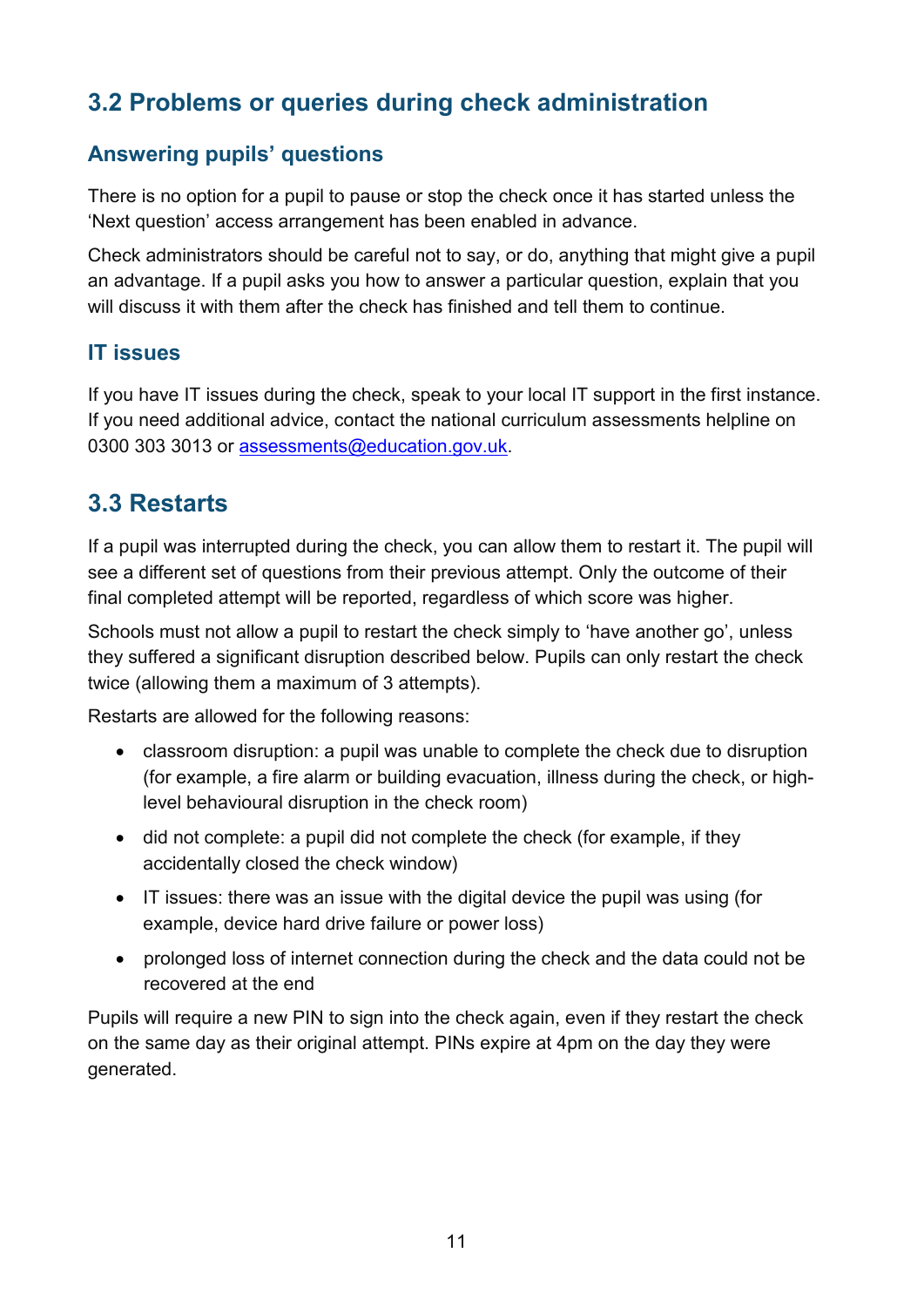# <span id="page-11-0"></span>**4. After the check**

## <span id="page-11-1"></span>**4.1 Pupil Register**

Once a pupil completes the MTC, the pupil register will automatically update their status to 'Check completed'. The register will also display the reasons for any pupils marked as 'Not taking the check' (see section 2.5).

## <span id="page-11-2"></span>**4.2 Headteacher's declaration form**

Headteachers should submit the HDF once all pupils have completed the check and by no later than 4pm on Friday 28 June. The HDF confirms that either the check was administered according to the guidance, or that any issues were reported to STA. You will not be able to complete the HDF until all pupils have completed the check or have a reason for not taking the check.

Schools may contact the national curriculum assessments helpline on 0300 303 3013 for help completing the HDF. Once submitted, you can't amend the HDF so any mistakes should be reported to the national curriculum assessments helpline on the number above.

## <span id="page-11-3"></span>**4.3 Results**

Pupils will not see their individual results when they complete the check. Results will be available in the 'Results' section from Monday 1 July providing:

- all pupils have completed the check or have been marked as 'not taking the check'
- the HDF has been submitted

Schools participating in the MTC pilot will receive overall scores for each pupil, their school's average score and the national average. Results from the pilot will not be published in [Analyse School Performance \(ASP\)](https://services.signin.education.gov.uk/)<sup>[9](#page-11-5)</sup>, and there will be no statistical publication. When the check becomes statutory in the 2019/20 academic year all results will be provisional until the statistical release in ASP.

## <span id="page-11-4"></span>**4.4 Feedback**

-

There will be a questionnaire on the homepage where teachers can provide feedback after the check. They will be asked how satisfied they were with their experience of administering the MTC, how easy the system was to use and how we might improve it. Pupils will also be asked for their feedback after they have completed the check.

<span id="page-11-5"></span><sup>9</sup> https://services.signin.education.gov.uk